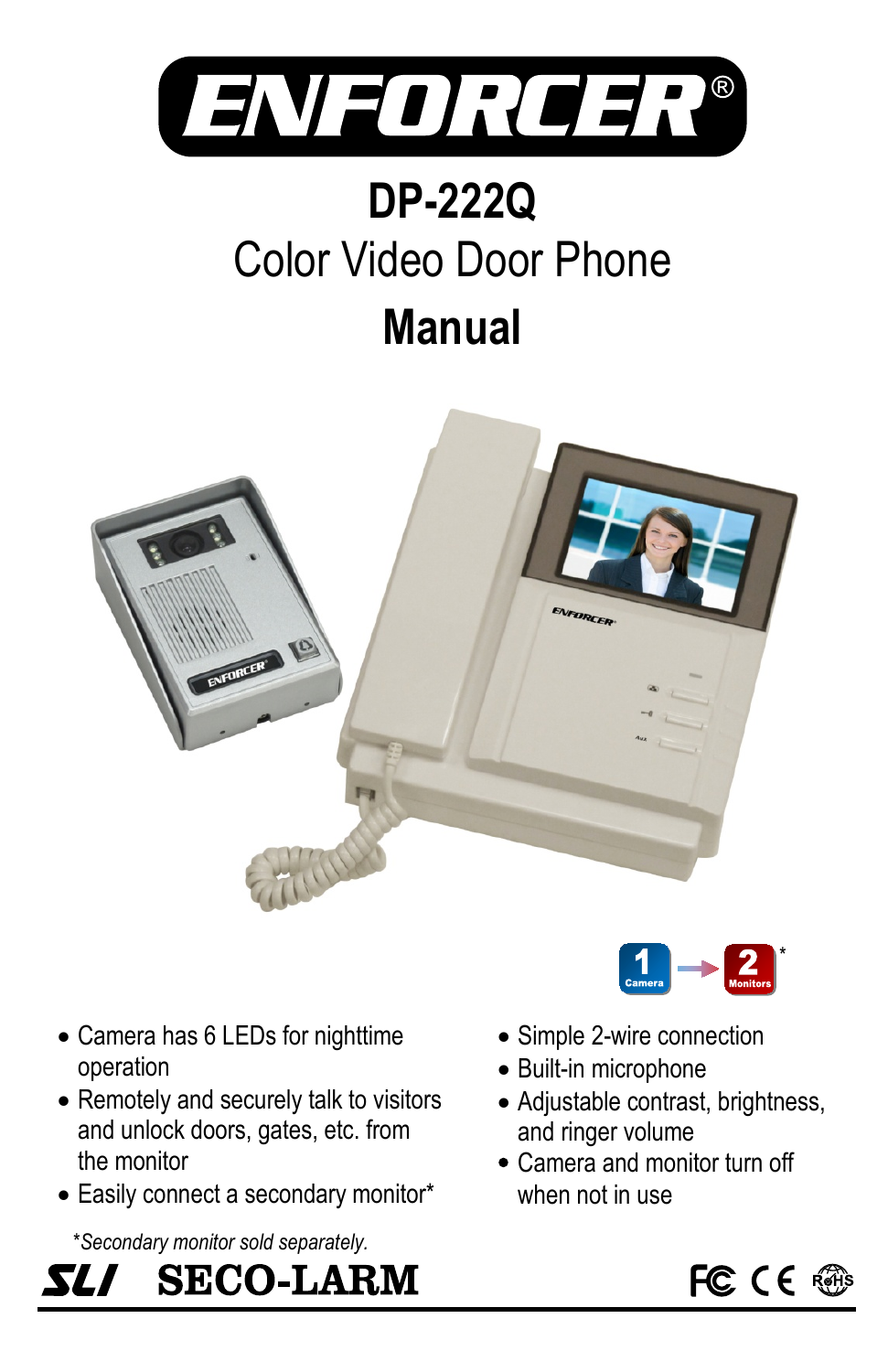# **Table of Contents:**

| Installation - Primary Monitor4 |
|---------------------------------|
|                                 |

## **Specifications:**

| Camera            |                                                                         |  |
|-------------------|-------------------------------------------------------------------------|--|
| Type              | Color camera                                                            |  |
| <b>CMOS</b>       | 1/4" CMOS sensor                                                        |  |
| Resolution        | 700 TV lines                                                            |  |
| Lens              | 3.6 <sub>mm</sub>                                                       |  |
| Relay output      | 1A@12VDC max.                                                           |  |
|                   | dry contact                                                             |  |
| Current draw      | 150 <sub>m</sub> A                                                      |  |
| IP Rating         | IP <sub>55</sub>                                                        |  |
| Weight            | 11-oz (312g)                                                            |  |
| <b>Dimensions</b> | $5^{1}/_{4}$ " x $3^{9}/_{16}$ " x $1^{3}/_{8}$ "<br>(130 x 90 x 33 mm) |  |

| Installation - Secondary Monitor 5 |  |
|------------------------------------|--|
|                                    |  |
|                                    |  |
|                                    |  |
|                                    |  |

| Monitor           |                        |  |
|-------------------|------------------------|--|
| Display           | 4" Color TFT           |  |
| Operating voltage | 17VDC                  |  |
| Relock delay      | 3 seconds              |  |
| Current draw      | Active: 700mA          |  |
|                   | Standby: 50mA          |  |
| Weight            | 1-lb, 7-oz (652g)      |  |
| <b>Dimensions</b> | 75/8"x 81/2" x 113/16" |  |
|                   | (194 x 216 x 46 mm)    |  |

**Note:** The total wire length between the camera and the farthest monitor should not exceed 246ft (75m).

# **Parts List:**

**DP-222Q** *Complete Kit*



1x Camera 1x Camera bracket 8x Screws 8x Screw anchors 1x Camera screw 1x Allen wrench 1x Primary monitor 1x Monitor bracket 1x AC Power adapter 2x Wire connectors (2-Wire)

# **Also Available:**

**DP-222-MQ** *Handset Secondary Monitor Only*



1x Handset monitor 1x Monitor bracket 1x AC Power adapter 4x Screws 4x Screw anchors

2x Wire connectors (2-Wire)

*Compatible with DP-222Q / DP-734Q and DP-234Q*

*Screen image simulated. Screen image simulated.*

**DP-234-MQ** *Hands-Free Secondary Monitor Only*



1x Hands-free monitor 1x Monitor bracket 1x AC Power adapter 4x Screws 4x Screw anchors 2x Wire connectors (2-Wire)

*Compatible with DP-222Q / DP-734Q and DP-234Q*

*Screen image simulated.*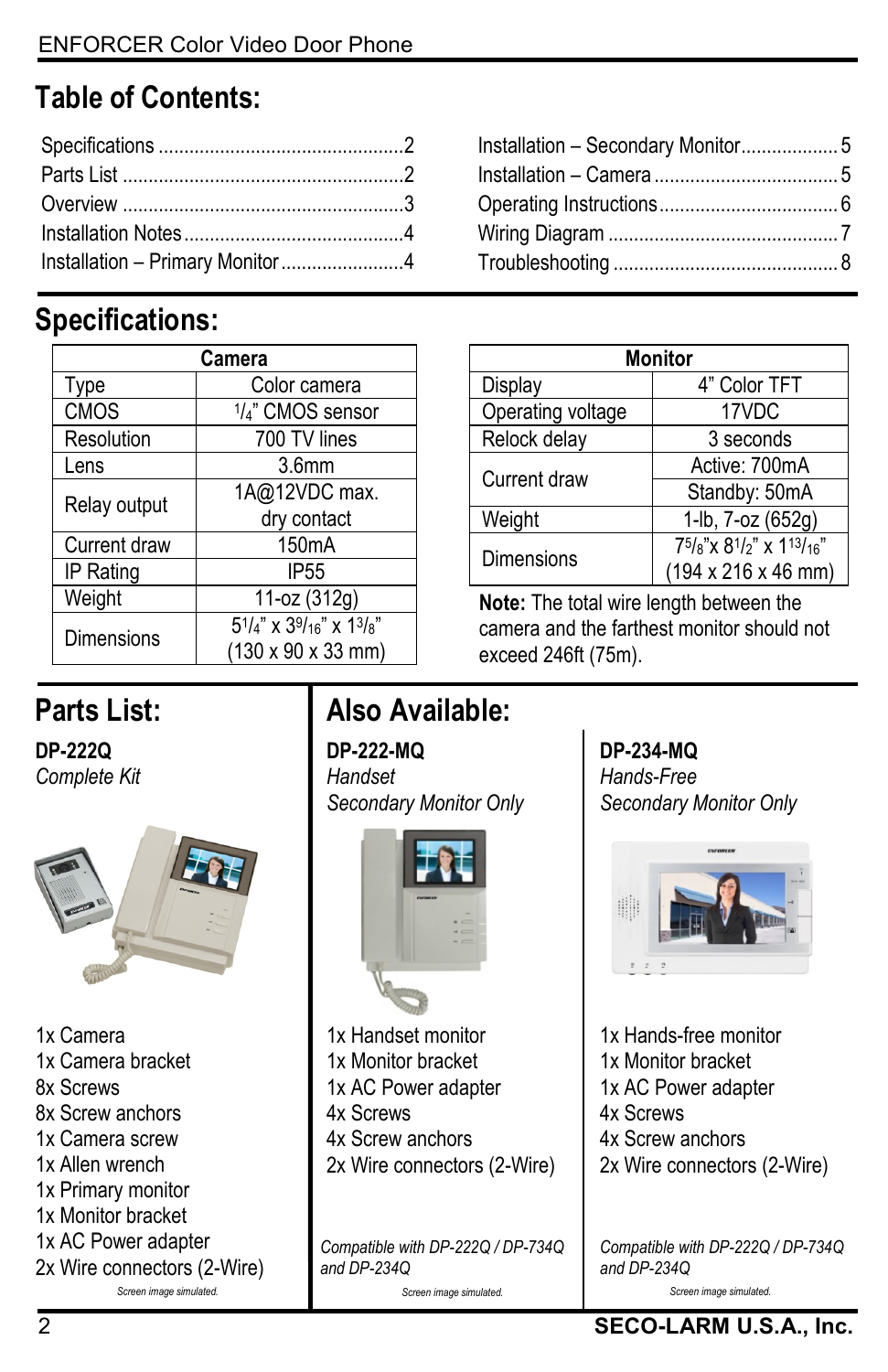

Request-to-enter button

**Front** (with bracket) **Rear** (without bracket)

To primary monitor

.<br>ල

Speaker



**ENFORCER** 

۵

To locking device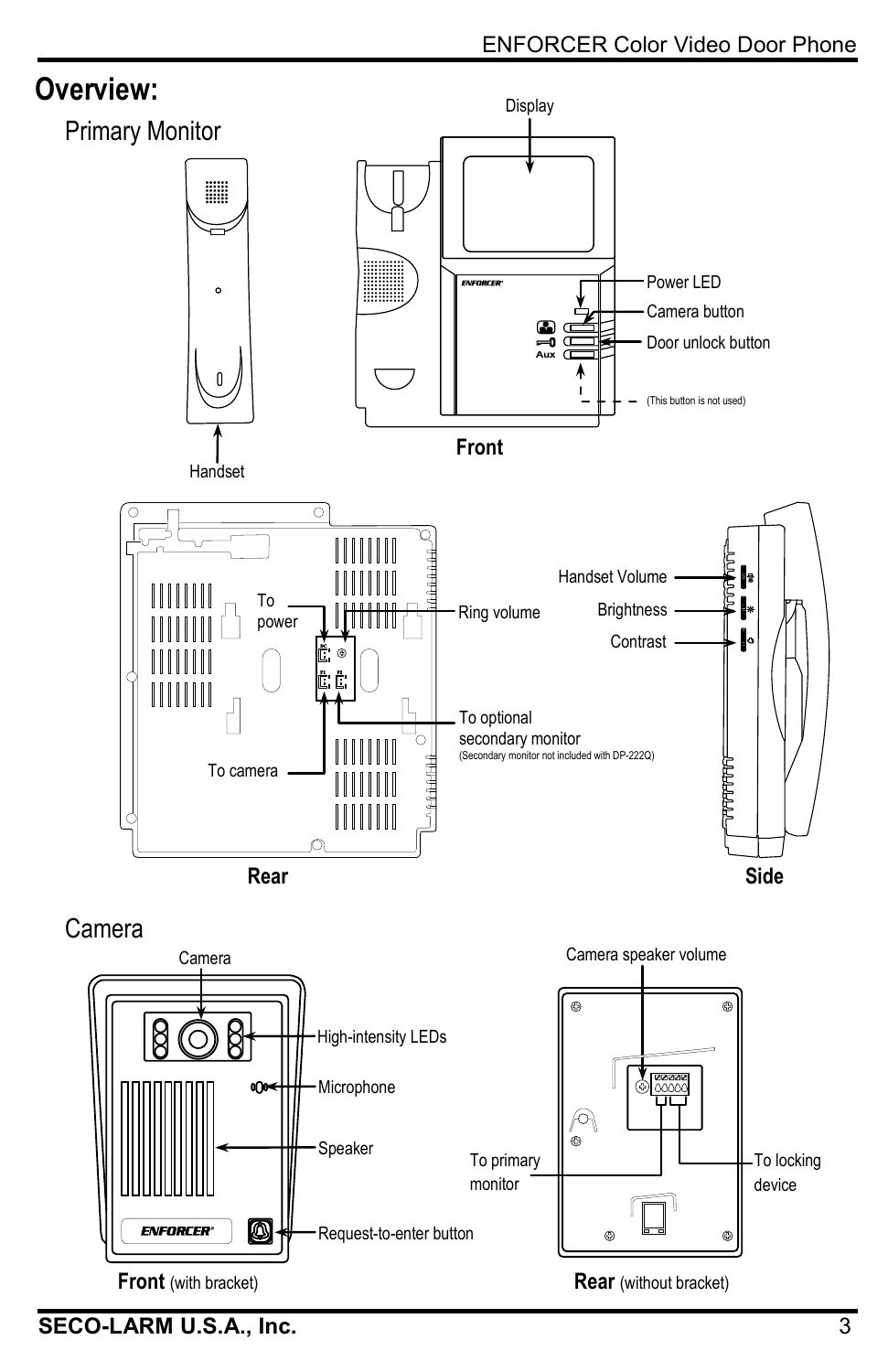# **Installation Notes:**

- 1. Unpack the video door phone and note the included parts.
- 2. Read this manual thoroughly. A clear understanding of the manual will make installation and operation much easier.
- 3. Find a good location to mount the monitor and camera. Make sure there is enough 22AWG 2-conductor wire to wire both units correctly.
- 4. Use only untwisted-pair wire; twisted-pair wire may cause interference.
- 5. Avoid mounting the camera or monitor(s) near sources of strong electromagnetic signals or other electronic devices as they may cause interference.
- 6. Avoid mounting the camera in direct sunlight or exposing the camera to strong vibrations or direct rain or other moisture, which could result in damage to the camera.
- 7. The camera and the monitor contain no user-serviceable parts. Opening them may damage sensitive components and void the warranty.

# **Installation – Primary Monitor:**

- 1. The monitor must be positioned so that the image can be seen clearly and the user can operate the monitor's functions.
- 2. Use the mounting bracket as a template to pencil in where to drill the holes for the mounting bracket screws.
- 3. Drill the mounting bracket holes as needed. Drill a hole large enough to fit a min. 22AWG 2-conductor wire, which will run through the wall from the monitor to the camera.
- 4. Using 4 of the included screws and 4 of the included screw anchors, attach the monitor bracket to the wall, running the cable through the large hole in the mounting bracket.
- 5. Plug the 2-wire connector from the camera into the "P1" socket **NOTE: If using only one monitor, the "P2"socket on the back of the monitor will not be used.**
- 6. Plug the AC power adapter's cable into the "DC" socket on the back of the monitor.
- 7. Plug the AC power adapter into a 120VAC socket.
- 8. Test the monitor and camera unit by pressing the camera button. The image in front of the camera should be displayed clearly.

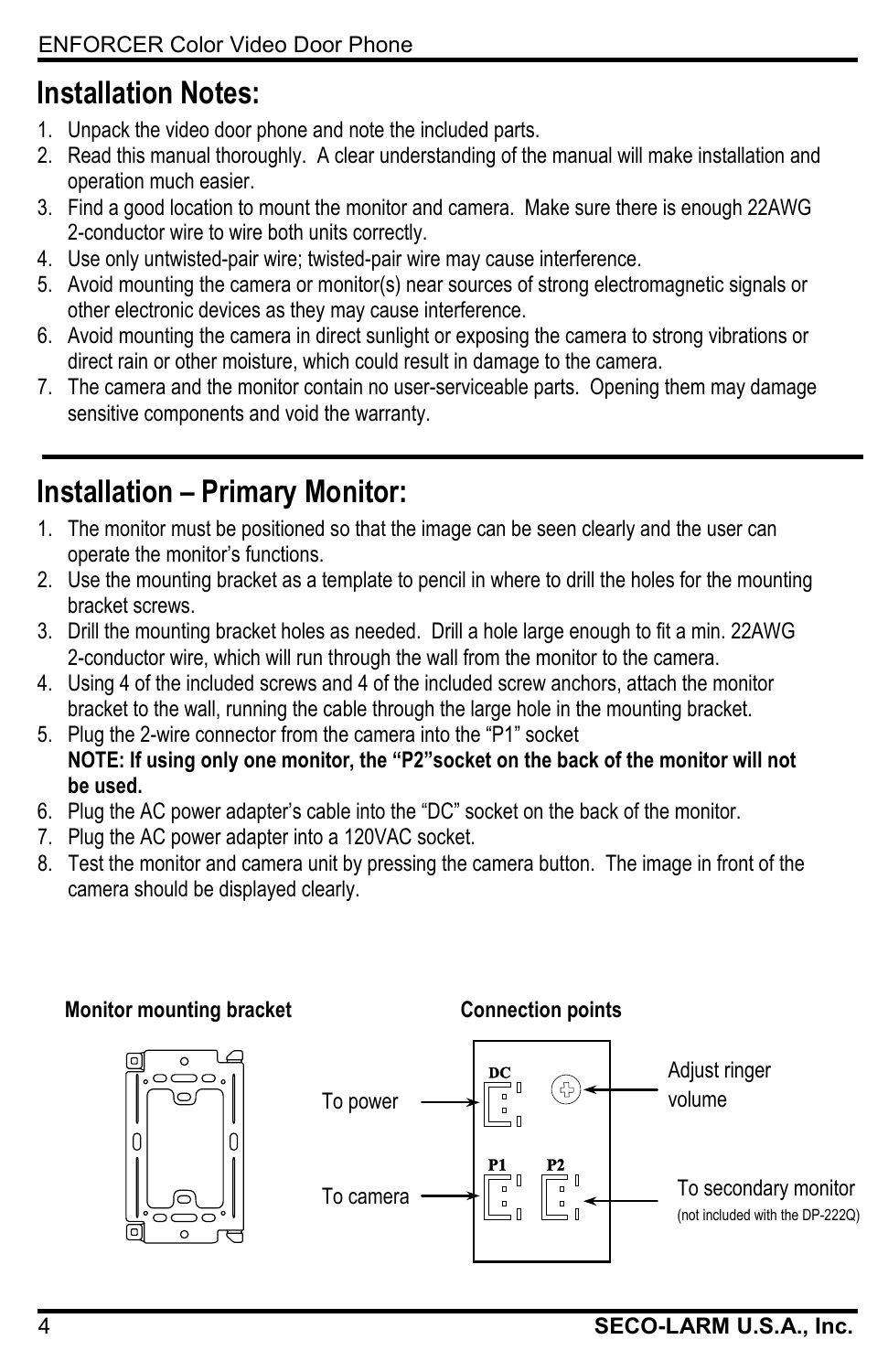## **Installation – Secondary Monitor:**

- 1. If using a secondary monitor, follow steps 1~4 on page 4.
- 2. Connect the 2-wire connector between the secondary monitor's "P1" socket and the primary monitor's "P2" socket. The "P2" socket on the back of the secondary monitor will not be used.
- 3. Follow steps 6~8 on page 4 to continue the installation.

# **Installation – Camera:**

- 1. Position the camera so the area to be monitored is easily visible, typically 5 feet (150cm) above the ground. Do not position the camera in direct sunlight, or where it will be exposed directly to rain or snow.
- 2. Cut a hole large enough to run the min. 22AWG 2-conductor wire through the wall to where the camera unit is to be mounted. If using a locking device, the wires used to control the device must also be run through this hole.
- 3. Run the 2-conductor wire from the camera location to where the primary monitor is mounted. **Note: Do not let the total wire length between the camera and monitor exceed 246ft (75m).**
- 4. Using 4 of the included screws and 4 of the included screw anchors, attach the camera mounting bracket to the wall.
- 5. Connect the wires coming from the monitor to the first two terminals on the left (Observe polarity).
- 6. If the Color Video Door Phone will control a locking device, connect the wires coming from the locking device to the last three terminals. See the diagram on page 7.
- 7. Adjust the camera's speaker volume using the potentiometer on the back of the unit.
- 8. Push the two tabs on top of the bracket into the top of the camera. Make sure that no wires are preventing the camera from seating properly in the bracket.
- 9. Secure the camera to the mounting bracket with the included camera screw.





#### **Camera Mounting Bracket**



Use this hole to secure the camera to the bracket.

#### **Connection points**



#### **Speaker adjustment**



Adjust the camera's speaker volume by turning the potentiometer on the back of the unit.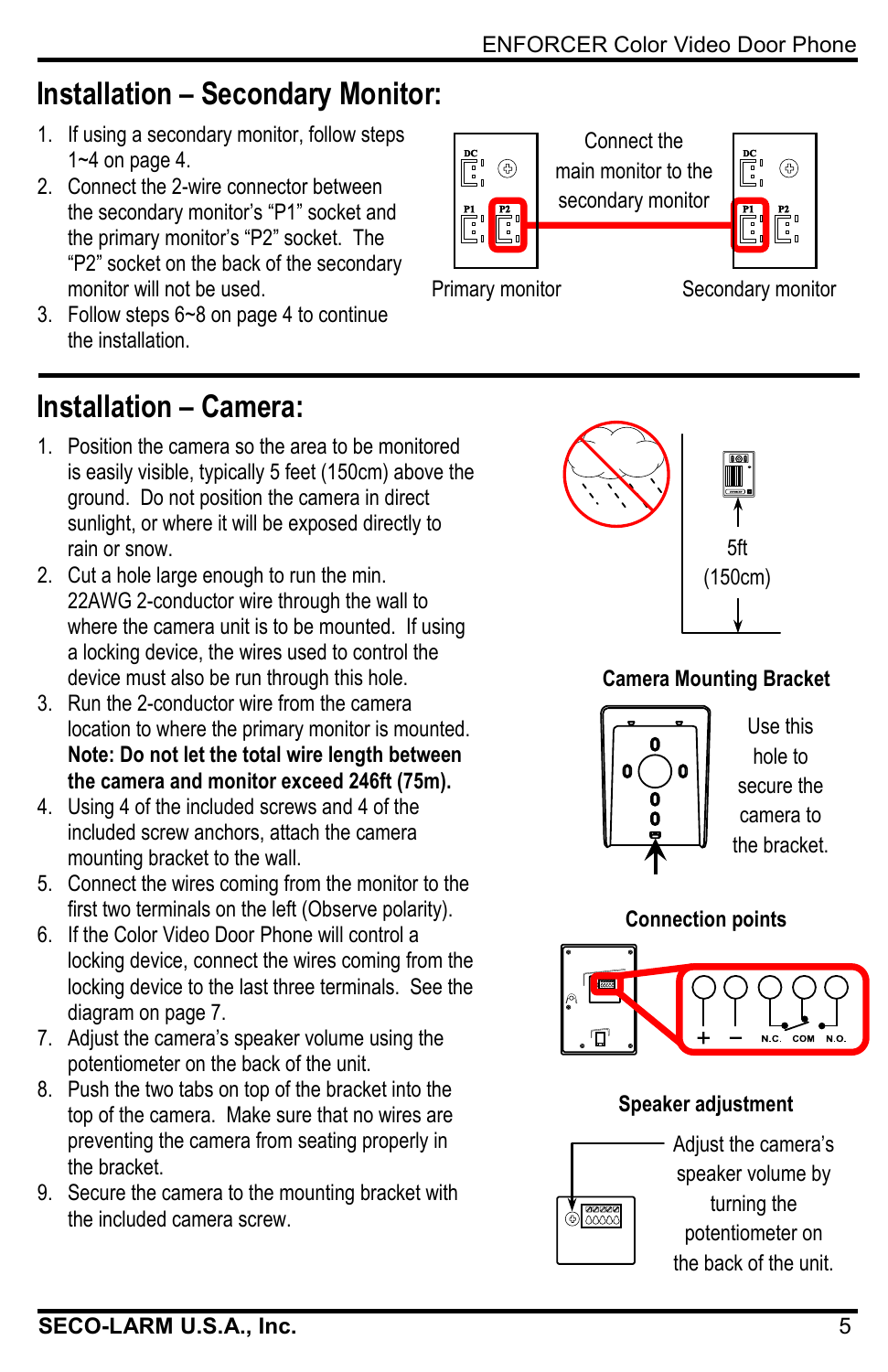# **Operating Instructions:**

1. When the request-to-enter button on the camera is pressed, the monitor will ring twice. After ringing, any connected monitors will switch on.



2. When the handset is picked up, audio can be heard through the handset.



3. If the video door phone is connected to an electric door strike or other locking device, press the door unlock button to allow entrance. See the wiring diagram on page 7 for more details. **Note:** The lock will remain unlocked for 3 seconds, after which the camera and monitor will also turn off.



4. To see and hear what is going on at the entrance, lift the handset. The camera and monitor will automatically switch on. When finished, simply hang up the handset and the camera will switch off. If the handset is not hung up, the camera will switch off after 2 minutes.



*Hang up the handset to turn the monitor off.*

| EVROCER | 10<br>10 |
|---------|----------|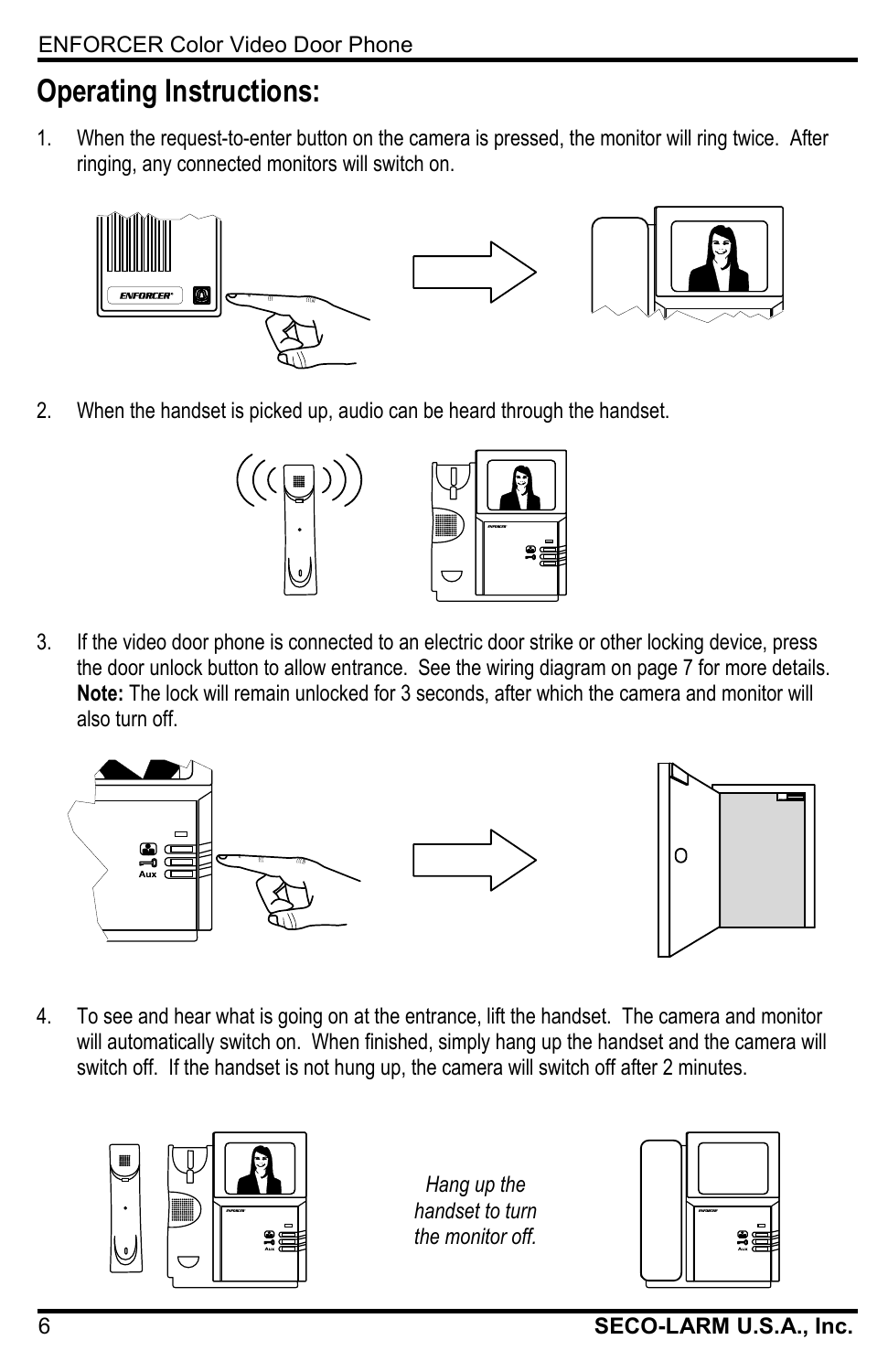#### **Wiring Diagram – Wiring a Secondary Monitor and Electric Door Strike:**



#### *Connection Points*